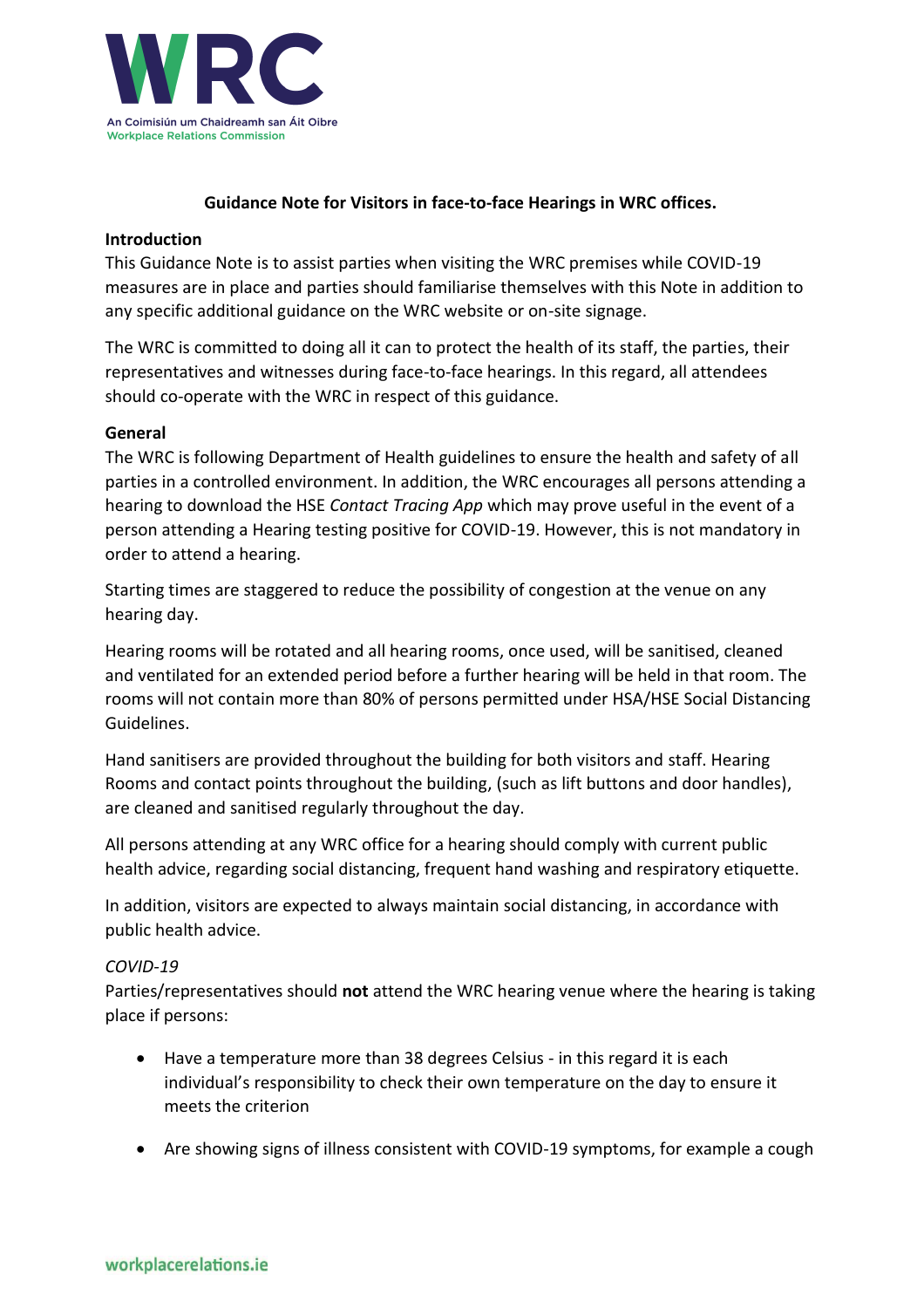(any kind not just dry), shortness of breath or breathing difficulties, loss or change to your sense of smell or taste etc.

- Are feeling unwell
- Have had close contact with a suspected, probable, or confirmed case of Covid-19
- Are not able to comply with these guidelines.

Parties may be asked to declare that they are complying with the above conditions at the hearing location on the day. A failure to do so may result in the hearing being postponed.

# **Before the Hearing**

Parties and representatives **must** provide any submission/documentation immediately upon request and in good time before the hearing date. These are requested when the acknowledgement letter issues giving parties 21 days from the date of that letter to send in the submission, or where parties have engaged in mediation then within 10 days of the conclusion of the mediation process. Parties should copy all documentation to the other side at the same time, when sending it to the WRC.

# **On the Day of the Hearing**

### *Numbers Attending*

As the WRC needs to limit the number of visitors on the premises to ensure that social distancing can be fully observed, your party should not consist of more than **three persons**, to include the named party, representative(s) and/or witnesses. Parties who arrive with more than three persons will not be permitted to enter the Hearing Room and, in the absence of such co-operation, the hearing may be postponed at the discretion of the Adjudication Officer.

Where additional witnesses are required, they should remain in the immediate vicinity outside the building until called. The lead representative on each side must have the means to communicate with that witness to enter the WRC hearing room at the appropriate time.

# *Getting to the Hearing Room*

Parties should be in the hearing room 10 minutes before the commencement of the hearing (but no earlier). In Lansdowne House parties should report to Reception via Northumberland Road entrance only. Parties will not be permitted to access the building through the Lansdowne Road entrance.

Full Reception facilities may not be available in other WRC locations and parties should go directly to the WRC hearing room following the signage in place.

Attendees should proceed promptly and directly to the hearing room by following the signs to the meeting/hearing room. Under no circumstances are parties to congregate in the lobbies, corridors, or any other area in the building.

# *Getting Around the Building*

Social distancing markers and signage will be in place in and around the entrance area and inside the building. Attendees should follow the notices in the reception area and throughout